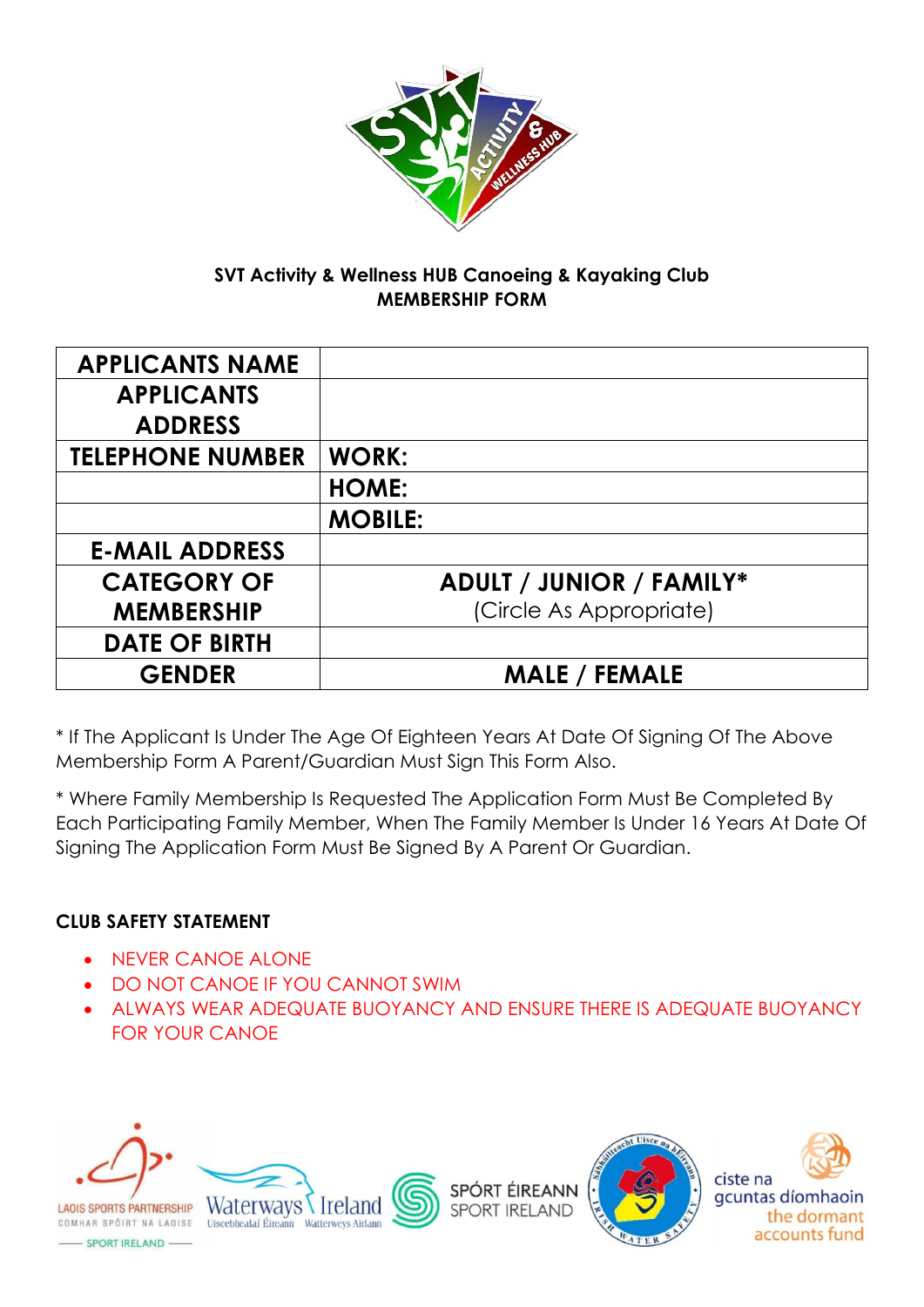#### **DECLARATION**

I ACCEPT THAT CANOEING IS AN ADVENTUROUS SPORT, WHICH BY ITS VERY NATURE IS A SPORT THAT INVOLVES A DEGREE OF RISK OF PERSONAL INJURY OR DEATH. I ACKNOWLEDGE THAT SVT CANOEING AND KAYAKING CLUB CANNOT ENSURE MY COMPLETE SAFETY AT ALL TIMES, I ACCEPT THESE RISKS AND AGREE TO BE RESPONSIBLE FOR MY OWN ACTIONS AND INVOLVEMENT. I ACCEPT THAT SVT CANOEING AND KAYAKING CLUB CANNOT BE HELD LIABLE FOR ANY INJURIES CAUSED TO ME OR CAUSED TO OTHERS OR THEIR PROPERTY BY ME, DUE TO MY PARTICIPATION OR INVOLVEMENT IN THIS SPORT.

I CONFIRM THAT I CAN SWIM AT LEAST TWENTY-FIVE METERS AND AM PROFICIENT IN TREADING WATER. THE CLUB COMMITTEE RESERVE THE RIGHT TO REFUSE MEMBERSHIP OR IN CERTAIN **CIRCUMSTANCES** 

TERMINATE MEMBERSHIP. THE ANNUAL CLUB MEMBERSHIP RUNS EACH YEAR FROM OCTOBER TO SEPTEMBER ANY PERSON JOINING IN MID TERM WILL BE LIABLE FOR THE COST OF THE FULL ANNUAL TERM.

I CONFIRM THAT I HAVE READ THE ABOVE AND I UNDERSTAND THE CONDITIONS AS SET OUT THEREIN.

I ALSO AGREE TO ACCEPT THE SVT CANOEING AND KAYAKING CLUB RULES AND THOSE OF THE IRISH CANOE UNION (ICU).

### **ARE THERE ANY PHYSICAL OR OTHER CONDITION(S) WHICH THE SBKC SHOULD BE MADE AWARE OF? IF YES PLEASE GIVE DETAILS.**

## **PREVIOUS CANOEING OR WATER SPORTS EXPERIENCE.**











- SPORT IRELAND -